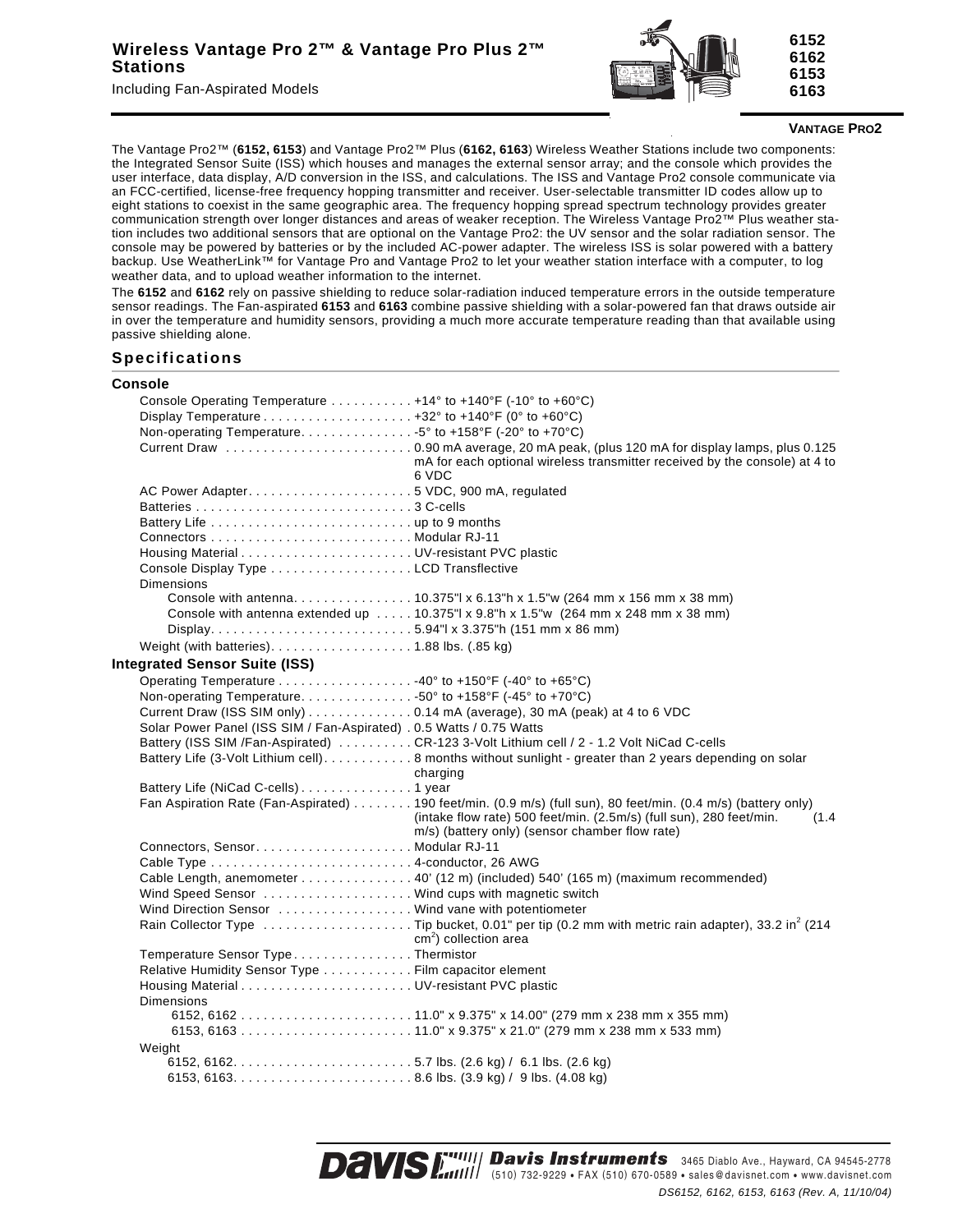| <b>Wireless Communications</b>                     |                                                                                                                                                                                                                    |
|----------------------------------------------------|--------------------------------------------------------------------------------------------------------------------------------------------------------------------------------------------------------------------|
|                                                    | Transmit/Receive Frequency US Models: 902-928 MHz FHSS, Overseas Models: 868.0 - 868.6 MHz FHSS.                                                                                                                   |
|                                                    |                                                                                                                                                                                                                    |
|                                                    | required                                                                                                                                                                                                           |
|                                                    | 868.0 - 868.6 MHz FHSS. CE-certified, less than 8 mW, no license required                                                                                                                                          |
| Range                                              |                                                                                                                                                                                                                    |
|                                                    |                                                                                                                                                                                                                    |
| <b>Sensor Inputs</b>                               |                                                                                                                                                                                                                    |
|                                                    |                                                                                                                                                                                                                    |
| Sensor Outputs (as displayed on console)           |                                                                                                                                                                                                                    |
| General                                            |                                                                                                                                                                                                                    |
|                                                    | all totals reset                                                                                                                                                                                                   |
|                                                    | at 12:00 am                                                                                                                                                                                                        |
|                                                    |                                                                                                                                                                                                                    |
|                                                    |                                                                                                                                                                                                                    |
|                                                    | represents the latest value within the last period on the graph; totals can be set<br>or reset                                                                                                                     |
|                                                    | Graph Time Interval 1 min., 10 min., 15 min., 1 hour, 1 day, 1 month, 1 year (user-selectable,<br>availability depends upon variable selected)                                                                     |
|                                                    | Graph Time Span 24 Intervals + Current Interval (see Graph Intervals to determine time span)                                                                                                                       |
|                                                    | Graph Variable Span (Vertical Scale) Automatic (varies depending upon data range); Maximum and Minimum value in<br>range appear in ticker                                                                          |
|                                                    | Alarm Indication  Alarms sound for only 2 minutes (time alarm is always 1 minute) if operating on                                                                                                                  |
|                                                    | battery power. Alarm message is displayed in ticker as long as threshold is met<br>or exceeded. Alarms can be silenced (but not cleared) by pressing the DONE<br>key.                                              |
|                                                    |                                                                                                                                                                                                                    |
|                                                    | Also varies with transmitter ID code - #1=shortest, #8=longest                                                                                                                                                     |
| Forecast                                           |                                                                                                                                                                                                                    |
|                                                    | Humidity, Latitude & Longitude, Time of Year                                                                                                                                                                       |
|                                                    |                                                                                                                                                                                                                    |
|                                                    | Variables Predicted. Sky Condition, Precipitation, Temperature Changes, Wind Direction and Speed<br>Changes                                                                                                        |
| Outside Temperature (sensor located in ISS)        |                                                                                                                                                                                                                    |
|                                                    | Resolution and Units. Current Data: 0.1°F or 1°F or 0.1°C or 1°C (user-selectable) nominal (see Fig.<br>1) Historical Data and Alarms: 1°F or 1°C (user-selectable)                                                |
|                                                    |                                                                                                                                                                                                                    |
|                                                    | Radiation Induced Error (Passive Shield) +4°F (2°C) at solar noon (insolation = 1040 W/m <sup>2</sup> , avg. wind speed $\leq$ 2 mph (1                                                                            |
|                                                    | m/s)) (reference: RM Young Model 43408 Fan-Aspirated Radiation Shield)<br>Radiation Induced Error (Fan-Aspirated). +0.6°F (0.3°C) at solar noon (insolation = 1040 W/m <sup>2</sup> , avg. wind speed $\leq$ 2 mph |
|                                                    | (1 m/s)) (reference: RM Young Model 43408 Fan-Aspirated Radiation Shield)                                                                                                                                          |
|                                                    |                                                                                                                                                                                                                    |
|                                                    |                                                                                                                                                                                                                    |
|                                                    |                                                                                                                                                                                                                    |
| Extra Temperature Sensors or Probes                |                                                                                                                                                                                                                    |
| Resolution and Units. 1°F or 1°C (user-selectable) | Historical Data and Alarms: 1°F or 1°C (user-selectable)                                                                                                                                                           |
|                                                    |                                                                                                                                                                                                                    |
|                                                    |                                                                                                                                                                                                                    |
|                                                    | Update Interval 10 to 12 seconds (40 to 48 seconds for Leaf Wetness/Temperature and Soil                                                                                                                           |
|                                                    | Moisture/Temperature Stations)                                                                                                                                                                                     |
| Current Data Instant Reading (user adjustable)     |                                                                                                                                                                                                                    |
|                                                    |                                                                                                                                                                                                                    |
| Inside Temperature (sensor located in console)     |                                                                                                                                                                                                                    |
|                                                    | Resolution and Units. Current Data: 0.1°F or 1°F or 0.1°C or 1°C (user-selectable)<br>Historical Data and Alarms: 1°F or 1°C (user-selectable)                                                                     |
|                                                    |                                                                                                                                                                                                                    |
|                                                    |                                                                                                                                                                                                                    |
|                                                    |                                                                                                                                                                                                                    |
|                                                    |                                                                                                                                                                                                                    |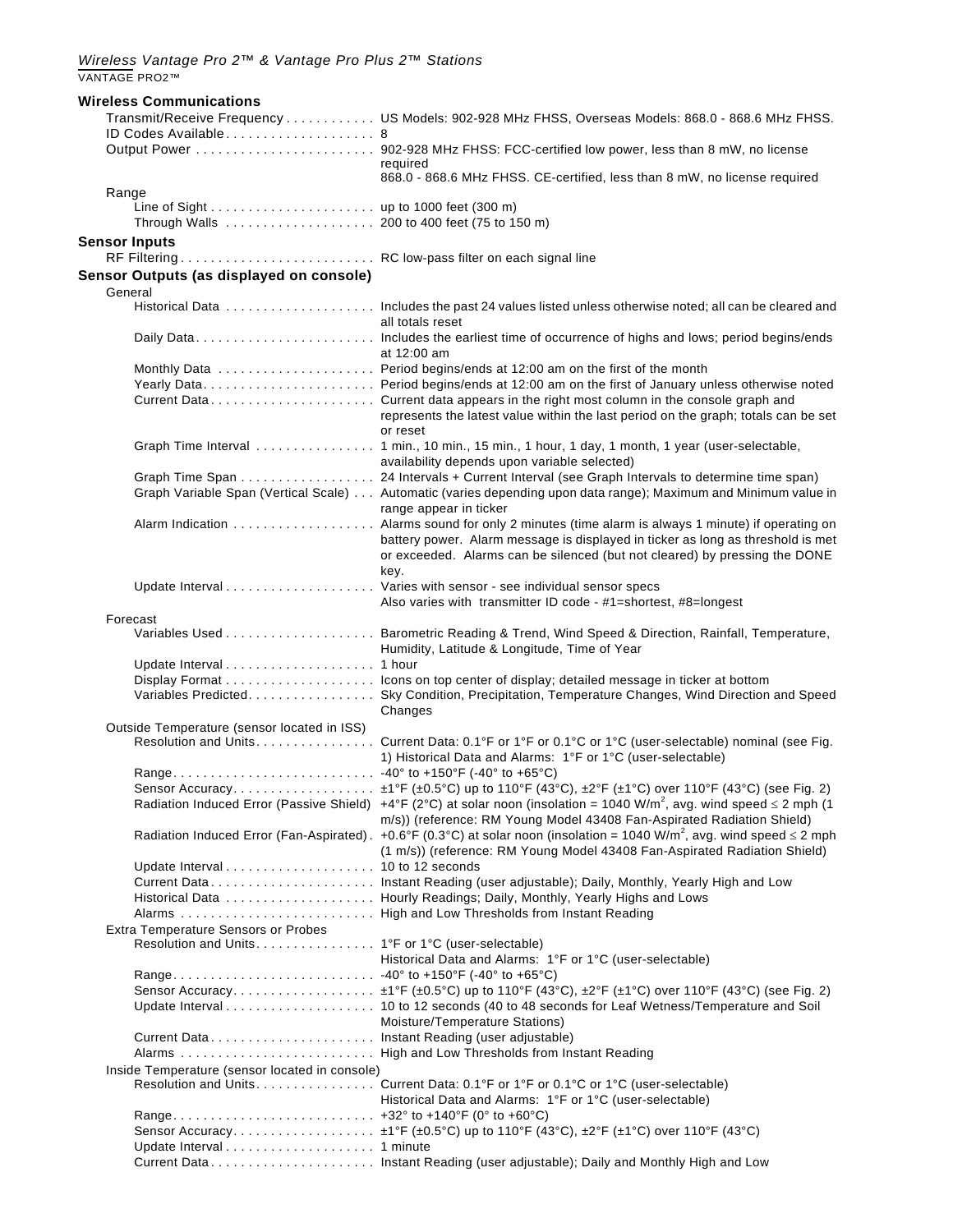| Wind Speed                                                        |                                                                                                                                                              |  |  |
|-------------------------------------------------------------------|--------------------------------------------------------------------------------------------------------------------------------------------------------------|--|--|
|                                                                   | Resolution and Units 1 mph, 1 km/h, 0.1 m/s, or 1 knot (user-selectable)<br>Range (large wind cups) 2 to 150 mph, 2 to 130 knots, 1 to 67 m/s, 3 to 241 km/h |  |  |
|                                                                   | Range (small wind cups) 3 to 175 mph, 3 to 150 knots, 1.5 to 79 m/s, 5 to 282 km/h                                                                           |  |  |
|                                                                   |                                                                                                                                                              |  |  |
|                                                                   | Accuracy (large wind cups) ±2 mph (2 kts, 3 km/h, 1 m/s) or ±5%, whichever is greater                                                                        |  |  |
|                                                                   | Accuracy (small wind cups) ±3 mph (3 kts, 5 km/h, 1.5 m/s) or ±5%, whichever is greater                                                                      |  |  |
| Maximum Cable Length 540' (165 m)                                 |                                                                                                                                                              |  |  |
|                                                                   |                                                                                                                                                              |  |  |
|                                                                   | Yearly High with Direction of High                                                                                                                           |  |  |
|                                                                   |                                                                                                                                                              |  |  |
|                                                                   | with Direction of Highs                                                                                                                                      |  |  |
| <b>Wind Direction</b>                                             |                                                                                                                                                              |  |  |
|                                                                   | Display Resolution 16 points (22.5°) on compass rose, 1° in numeric display                                                                                  |  |  |
|                                                                   |                                                                                                                                                              |  |  |
|                                                                   |                                                                                                                                                              |  |  |
|                                                                   |                                                                                                                                                              |  |  |
|                                                                   | Dominant                                                                                                                                                     |  |  |
|                                                                   |                                                                                                                                                              |  |  |
|                                                                   | Dominants                                                                                                                                                    |  |  |
| Wind Chill (Calculated)                                           |                                                                                                                                                              |  |  |
|                                                                   |                                                                                                                                                              |  |  |
|                                                                   |                                                                                                                                                              |  |  |
|                                                                   |                                                                                                                                                              |  |  |
|                                                                   |                                                                                                                                                              |  |  |
|                                                                   |                                                                                                                                                              |  |  |
|                                                                   |                                                                                                                                                              |  |  |
|                                                                   |                                                                                                                                                              |  |  |
|                                                                   |                                                                                                                                                              |  |  |
|                                                                   |                                                                                                                                                              |  |  |
| Rainfall                                                          | Resolution and Units $\dots\dots\dots\dots\dots0.01$ " or 0.25 mm (user-selectable) (1 mm at totals $\geq$ 2000 mm)                                          |  |  |
| Daily/Storm Rainfall Range 0 to 99.99" (0 to 9999 mm)             |                                                                                                                                                              |  |  |
| Monthly/Yearly/Total Rainfall Range. 0 to 199.99" (0 to 19999 mm) |                                                                                                                                                              |  |  |
|                                                                   |                                                                                                                                                              |  |  |
|                                                                   |                                                                                                                                                              |  |  |
|                                                                   | one tip of the bucket), whichever is greater                                                                                                                 |  |  |
|                                                                   | For rain rates from 2"/hr (50 mm/hr) to 4"/hr (100 mm/hr): ±5% of total or +0.01"                                                                            |  |  |
|                                                                   | $(0.25 \text{ mm})$ (0.01" = one tip of the bucket), whichever is greater                                                                                    |  |  |
|                                                                   | Storm Determination Method 0.02" (0.5 mm) begins a storm event, 24 hours without further accumlulation                                                       |  |  |
|                                                                   | ends a storm event                                                                                                                                           |  |  |
|                                                                   |                                                                                                                                                              |  |  |
|                                                                   | selectable) and Storm (with begin date); Umbrella is displayed when 15 minute                                                                                |  |  |
|                                                                   | Total exceeds zero                                                                                                                                           |  |  |
|                                                                   |                                                                                                                                                              |  |  |
|                                                                   | (with begin and end dates)                                                                                                                                   |  |  |
|                                                                   | AlarmsHigh Threshold from Latest Flash Flood (15-min. Total, default is 0.50", 12.7                                                                          |  |  |
|                                                                   | mm), 24-hour Total, Storm Total,                                                                                                                             |  |  |
| <b>Rain Rate</b>                                                  |                                                                                                                                                              |  |  |
|                                                                   | Resolution and Units 0.01" or 0.25 mm (user-selectable) at typical rates (see Fig. 3 and 4)                                                                  |  |  |
|                                                                   |                                                                                                                                                              |  |  |
|                                                                   |                                                                                                                                                              |  |  |
|                                                                   |                                                                                                                                                              |  |  |
|                                                                   | Calculation Method  Measures time between successive tips of rain collector. Elapsed time greater                                                            |  |  |
|                                                                   | than 15 minutes or only one tip of the rain collector constitutes a rain rate of zero.                                                                       |  |  |
|                                                                   |                                                                                                                                                              |  |  |
|                                                                   |                                                                                                                                                              |  |  |
|                                                                   | Barometric Pressure (sensor located in console)                                                                                                              |  |  |
|                                                                   | Resolution and Units 0.01" Hg, 0.1 mm Hg, 0.1 hPa/mb (user-selectable)                                                                                       |  |  |
|                                                                   |                                                                                                                                                              |  |  |
|                                                                   | Uncorrected Range 18.00" to 33.50" Hg, 457.0 to 850.0 mm Hg, 592.0 to 1130.0 hPa/mb                                                                          |  |  |
|                                                                   |                                                                                                                                                              |  |  |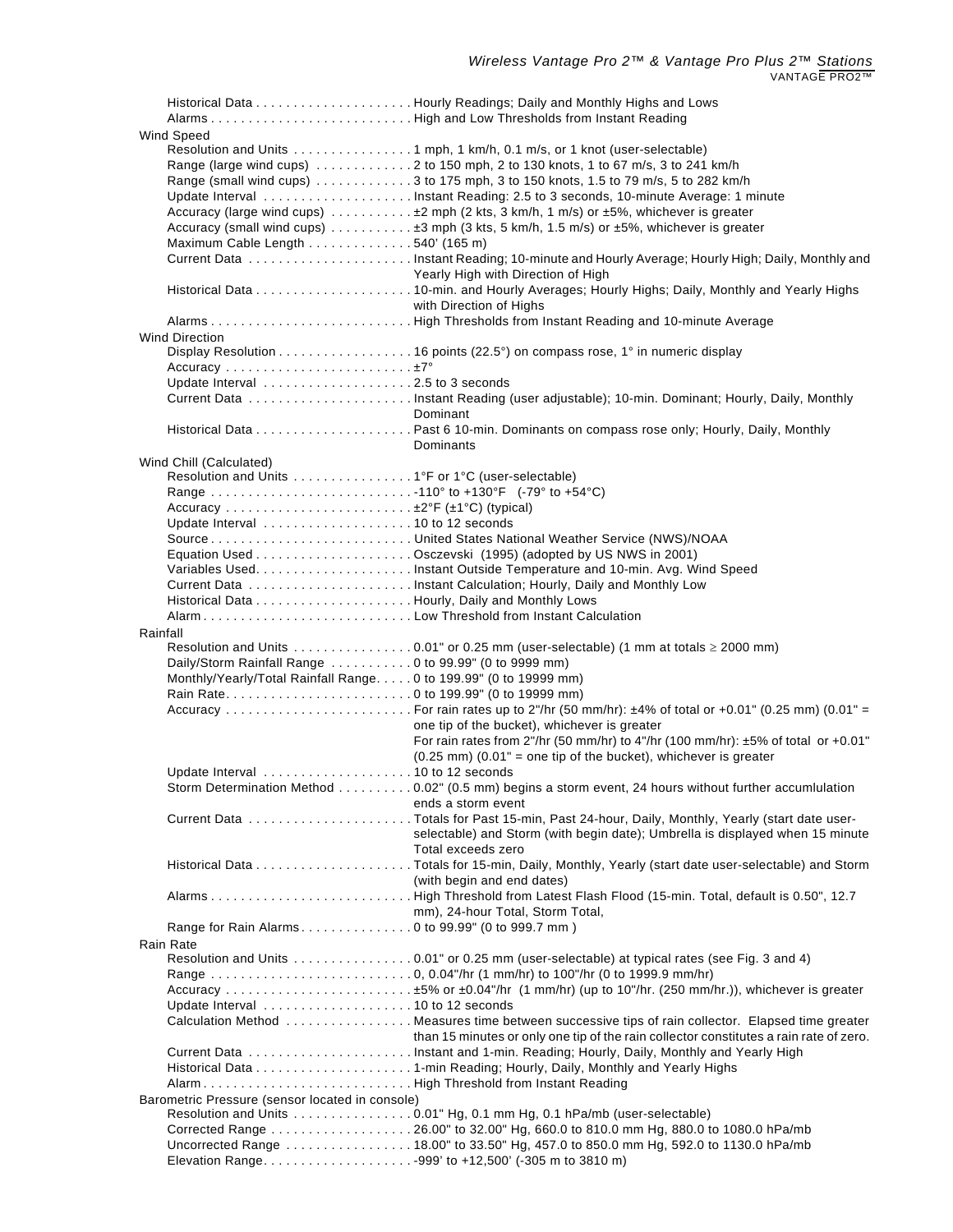*Wireless Vantage Pro 2™ & Vantage Pro Plus 2™ Stations* VANTAGE PRO2™

| Equation Source Smithsonian Meteorological Tables<br>Equation Accuracy $\pm 0.01$ " Hg ( $\pm 0.3$ mm Hg, $\pm 0.3$ hPa/mb) | Uncorrected Reading Accuracy $\pm 0.03$ " Hg ( $\pm 0.8$ mm Hg, $\pm 1.0$ hPa/mb) (at room temperature)<br>Sea-Level Reduction Equation Used United States Method employed prior to use of current "R Factor" method<br>Elevation Accuracy Required ±10' (3m) to meet equation accuracy specification<br>Trend (change in 3 hours)Change $\text{SO}_0$ .6" (2 hPa/mb, 1.5 mm Hg) = Rapidly<br>Change S0.2" (.7hPa/mb, .5 mm Hg)= Slowly<br>Trend Indication 5 position arrow: Rising (rapidly or slowly), Steady, or Falling (rapidly or slowly)<br>Low Threshold from Current Trend for Storm Warning (Falling Trend)<br>Range for Rising and Falling Trend Alarms0.01 to 0.25" Hg (0.1 to 6.4 mm Hg, 0.1 to 8.5 hPa/mb) |  |
|-----------------------------------------------------------------------------------------------------------------------------|---------------------------------------------------------------------------------------------------------------------------------------------------------------------------------------------------------------------------------------------------------------------------------------------------------------------------------------------------------------------------------------------------------------------------------------------------------------------------------------------------------------------------------------------------------------------------------------------------------------------------------------------------------------------------------------------------------------------------|--|
| Inside Relative Humidity (sensor located in console)                                                                        |                                                                                                                                                                                                                                                                                                                                                                                                                                                                                                                                                                                                                                                                                                                           |  |
|                                                                                                                             |                                                                                                                                                                                                                                                                                                                                                                                                                                                                                                                                                                                                                                                                                                                           |  |
|                                                                                                                             |                                                                                                                                                                                                                                                                                                                                                                                                                                                                                                                                                                                                                                                                                                                           |  |
|                                                                                                                             |                                                                                                                                                                                                                                                                                                                                                                                                                                                                                                                                                                                                                                                                                                                           |  |
|                                                                                                                             | Current Data Instant (user adjustable) and Hourly Reading; Daily, Monthly High and Low                                                                                                                                                                                                                                                                                                                                                                                                                                                                                                                                                                                                                                    |  |
|                                                                                                                             |                                                                                                                                                                                                                                                                                                                                                                                                                                                                                                                                                                                                                                                                                                                           |  |
|                                                                                                                             |                                                                                                                                                                                                                                                                                                                                                                                                                                                                                                                                                                                                                                                                                                                           |  |
| Outside Relative Humidity (sensor located in ISS)                                                                           |                                                                                                                                                                                                                                                                                                                                                                                                                                                                                                                                                                                                                                                                                                                           |  |
|                                                                                                                             |                                                                                                                                                                                                                                                                                                                                                                                                                                                                                                                                                                                                                                                                                                                           |  |
|                                                                                                                             |                                                                                                                                                                                                                                                                                                                                                                                                                                                                                                                                                                                                                                                                                                                           |  |
|                                                                                                                             | Temperature Coefficient 0.03% per °F (0.05% per °C), reference 68°F (20°C)                                                                                                                                                                                                                                                                                                                                                                                                                                                                                                                                                                                                                                                |  |
| Drift  ±0.5% per year                                                                                                       |                                                                                                                                                                                                                                                                                                                                                                                                                                                                                                                                                                                                                                                                                                                           |  |
|                                                                                                                             |                                                                                                                                                                                                                                                                                                                                                                                                                                                                                                                                                                                                                                                                                                                           |  |
|                                                                                                                             | Current Data Instant (user adjustable) and Hourly Reading; Daily, Monthly High and Low                                                                                                                                                                                                                                                                                                                                                                                                                                                                                                                                                                                                                                    |  |
|                                                                                                                             |                                                                                                                                                                                                                                                                                                                                                                                                                                                                                                                                                                                                                                                                                                                           |  |
|                                                                                                                             |                                                                                                                                                                                                                                                                                                                                                                                                                                                                                                                                                                                                                                                                                                                           |  |
| Extra Outside Relative Humidity (sensor located inside Temperature/Humidity Station)                                        |                                                                                                                                                                                                                                                                                                                                                                                                                                                                                                                                                                                                                                                                                                                           |  |
|                                                                                                                             |                                                                                                                                                                                                                                                                                                                                                                                                                                                                                                                                                                                                                                                                                                                           |  |
|                                                                                                                             |                                                                                                                                                                                                                                                                                                                                                                                                                                                                                                                                                                                                                                                                                                                           |  |
|                                                                                                                             | Temperature Coefficient 0.03% per °F (0.05% per °C), reference 68°F (20°C)                                                                                                                                                                                                                                                                                                                                                                                                                                                                                                                                                                                                                                                |  |
| Drift  ±0.5% per year                                                                                                       |                                                                                                                                                                                                                                                                                                                                                                                                                                                                                                                                                                                                                                                                                                                           |  |
|                                                                                                                             |                                                                                                                                                                                                                                                                                                                                                                                                                                                                                                                                                                                                                                                                                                                           |  |
| Current Data Instant Reading (user adjustable)                                                                              |                                                                                                                                                                                                                                                                                                                                                                                                                                                                                                                                                                                                                                                                                                                           |  |
|                                                                                                                             |                                                                                                                                                                                                                                                                                                                                                                                                                                                                                                                                                                                                                                                                                                                           |  |
| Dewpoint (calculated)                                                                                                       |                                                                                                                                                                                                                                                                                                                                                                                                                                                                                                                                                                                                                                                                                                                           |  |
| Resolution and Units. 1°F or 1°C (user-selectable)                                                                          |                                                                                                                                                                                                                                                                                                                                                                                                                                                                                                                                                                                                                                                                                                                           |  |
|                                                                                                                             |                                                                                                                                                                                                                                                                                                                                                                                                                                                                                                                                                                                                                                                                                                                           |  |
|                                                                                                                             |                                                                                                                                                                                                                                                                                                                                                                                                                                                                                                                                                                                                                                                                                                                           |  |
|                                                                                                                             |                                                                                                                                                                                                                                                                                                                                                                                                                                                                                                                                                                                                                                                                                                                           |  |
| Source                                                                                                                      | World Meteorlogical Organization (WMO)                                                                                                                                                                                                                                                                                                                                                                                                                                                                                                                                                                                                                                                                                    |  |
|                                                                                                                             |                                                                                                                                                                                                                                                                                                                                                                                                                                                                                                                                                                                                                                                                                                                           |  |
|                                                                                                                             |                                                                                                                                                                                                                                                                                                                                                                                                                                                                                                                                                                                                                                                                                                                           |  |
|                                                                                                                             |                                                                                                                                                                                                                                                                                                                                                                                                                                                                                                                                                                                                                                                                                                                           |  |
|                                                                                                                             |                                                                                                                                                                                                                                                                                                                                                                                                                                                                                                                                                                                                                                                                                                                           |  |
|                                                                                                                             |                                                                                                                                                                                                                                                                                                                                                                                                                                                                                                                                                                                                                                                                                                                           |  |
| Heat Index (calculated)                                                                                                     |                                                                                                                                                                                                                                                                                                                                                                                                                                                                                                                                                                                                                                                                                                                           |  |
|                                                                                                                             |                                                                                                                                                                                                                                                                                                                                                                                                                                                                                                                                                                                                                                                                                                                           |  |
|                                                                                                                             |                                                                                                                                                                                                                                                                                                                                                                                                                                                                                                                                                                                                                                                                                                                           |  |
|                                                                                                                             |                                                                                                                                                                                                                                                                                                                                                                                                                                                                                                                                                                                                                                                                                                                           |  |
|                                                                                                                             |                                                                                                                                                                                                                                                                                                                                                                                                                                                                                                                                                                                                                                                                                                                           |  |
|                                                                                                                             |                                                                                                                                                                                                                                                                                                                                                                                                                                                                                                                                                                                                                                                                                                                           |  |
|                                                                                                                             | Formulation Used Steadman (1979) modified by US NWS/NOAA and Davis Instruments to                                                                                                                                                                                                                                                                                                                                                                                                                                                                                                                                                                                                                                         |  |
|                                                                                                                             | increase range of use                                                                                                                                                                                                                                                                                                                                                                                                                                                                                                                                                                                                                                                                                                     |  |
|                                                                                                                             |                                                                                                                                                                                                                                                                                                                                                                                                                                                                                                                                                                                                                                                                                                                           |  |
| Current Data Instant Calculation; Daily, Monthly High                                                                       |                                                                                                                                                                                                                                                                                                                                                                                                                                                                                                                                                                                                                                                                                                                           |  |
|                                                                                                                             |                                                                                                                                                                                                                                                                                                                                                                                                                                                                                                                                                                                                                                                                                                                           |  |
|                                                                                                                             |                                                                                                                                                                                                                                                                                                                                                                                                                                                                                                                                                                                                                                                                                                                           |  |
| Evapotranspiration (calculated, requires solar radiation sensor)                                                            |                                                                                                                                                                                                                                                                                                                                                                                                                                                                                                                                                                                                                                                                                                                           |  |
|                                                                                                                             |                                                                                                                                                                                                                                                                                                                                                                                                                                                                                                                                                                                                                                                                                                                           |  |
|                                                                                                                             |                                                                                                                                                                                                                                                                                                                                                                                                                                                                                                                                                                                                                                                                                                                           |  |
|                                                                                                                             |                                                                                                                                                                                                                                                                                                                                                                                                                                                                                                                                                                                                                                                                                                                           |  |
|                                                                                                                             | a CIMIS ET weather station                                                                                                                                                                                                                                                                                                                                                                                                                                                                                                                                                                                                                                                                                                |  |
|                                                                                                                             |                                                                                                                                                                                                                                                                                                                                                                                                                                                                                                                                                                                                                                                                                                                           |  |
|                                                                                                                             | Calculation and Source Penman-Monteith Equation as implemented by CIMIS (California Irrigation                                                                                                                                                                                                                                                                                                                                                                                                                                                                                                                                                                                                                            |  |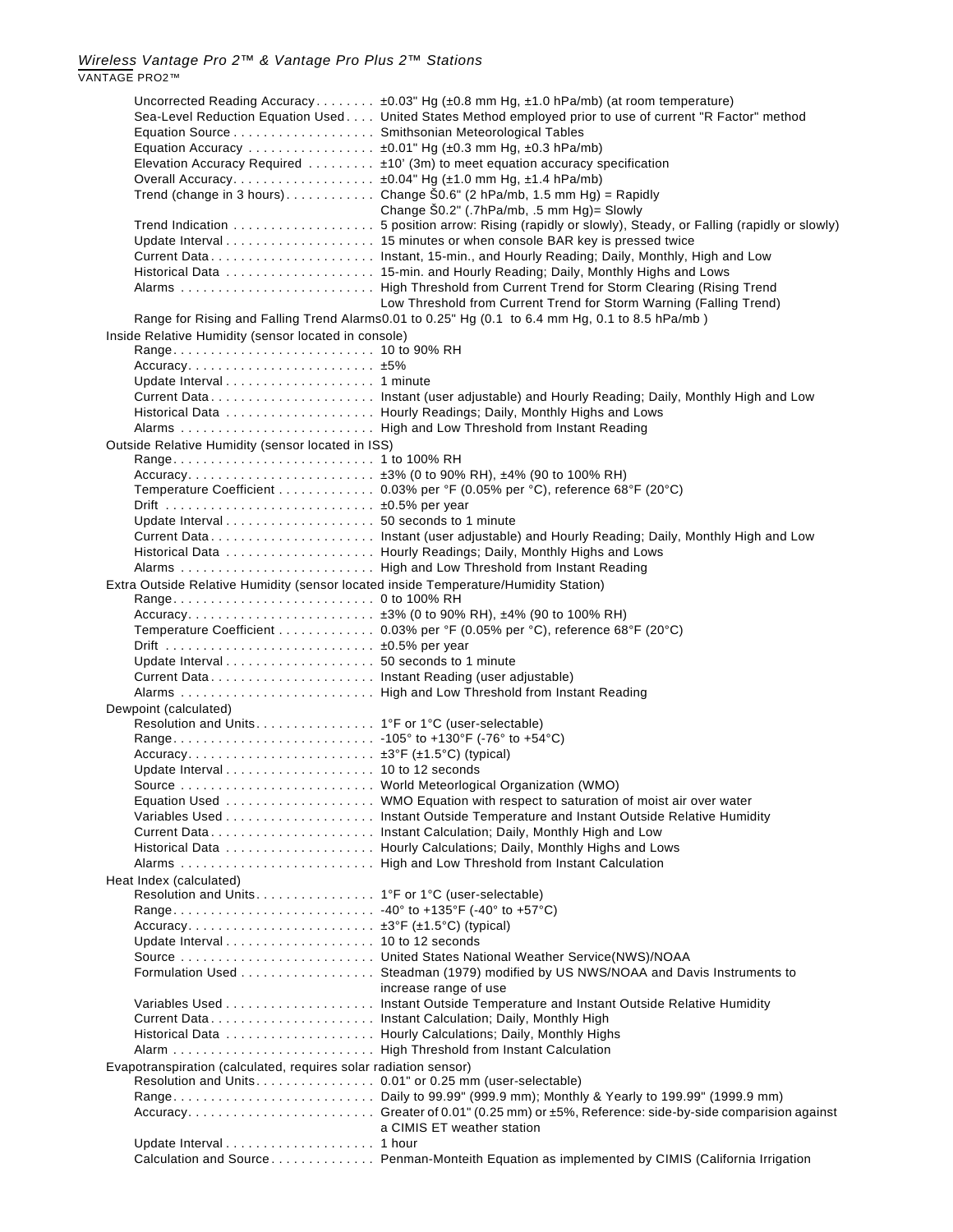|                                                                                              | Management Information System) including Net Radiation calculation                                   |
|----------------------------------------------------------------------------------------------|------------------------------------------------------------------------------------------------------|
|                                                                                              |                                                                                                      |
|                                                                                              |                                                                                                      |
|                                                                                              |                                                                                                      |
| Solar Radiation (requires solar radiation sensor)<br>Resolution and Units 1 W/m <sup>2</sup> |                                                                                                      |
|                                                                                              |                                                                                                      |
|                                                                                              |                                                                                                      |
|                                                                                              |                                                                                                      |
|                                                                                              | Cosine Reponse  ±3% for angle of incidence from 0° to 75°                                            |
|                                                                                              | Temperature Coefficient. 0.067% per °F (-0.12% per °C); reference temperature = 77°F (25 °C)         |
|                                                                                              |                                                                                                      |
|                                                                                              |                                                                                                      |
|                                                                                              |                                                                                                      |
| AlarmHigh Threshold from Instant Reading                                                     |                                                                                                      |
| Temperature Humidity Sun Wind Index (requires solar radiation sensor)                        |                                                                                                      |
| Resolution and Units 1°F or 1°C (user-selectable)                                            |                                                                                                      |
|                                                                                              |                                                                                                      |
|                                                                                              |                                                                                                      |
|                                                                                              |                                                                                                      |
|                                                                                              | Sources and Formulation Used United States National Weather Service(NWS)/NOAA                        |
|                                                                                              | Steadman (1979) modified by US NWS/NOAA and Davis Instruments to                                     |
|                                                                                              | increase range of use and allow for cold weather use                                                 |
|                                                                                              | Variables UsedInstant Outside Temperature, Instant Outside Relative Humidity, 10-minute              |
|                                                                                              | Average Wind Speed, 10-minute Average Solar Radiation                                                |
|                                                                                              | Formulation Description Uses Heat Index as base temperature, affects of wind and solar radiation are |
|                                                                                              | either added or subtracted from this base to give an overall effective                               |
|                                                                                              | tempertature                                                                                         |
|                                                                                              |                                                                                                      |
|                                                                                              |                                                                                                      |
| AlarmHigh Threshold from Instant Reading                                                     |                                                                                                      |
| Ultra Violet (UV) Radiation Index (requires UV sensor)<br>Resolution and Units 0.1 Index     |                                                                                                      |
|                                                                                              |                                                                                                      |
|                                                                                              |                                                                                                      |
|                                                                                              |                                                                                                      |
|                                                                                              | Update Interval 50 seconds to 1 minute (5 minutes when dark)                                         |
|                                                                                              |                                                                                                      |
|                                                                                              |                                                                                                      |
|                                                                                              |                                                                                                      |
| Ultra Violet (UV) Radiation Dose (requires UV sensor)                                        |                                                                                                      |
|                                                                                              | Resolution and Units 0.1 MEDs to 19.9 MEDs; 1 MED above 19.9 MEDS                                    |
|                                                                                              |                                                                                                      |
|                                                                                              |                                                                                                      |
|                                                                                              |                                                                                                      |
|                                                                                              | Update Interval 50 seconds to 1 minute (5 minutes when dark)                                         |
|                                                                                              |                                                                                                      |
|                                                                                              |                                                                                                      |
|                                                                                              | values)                                                                                              |
| AlarmHigh Threshold from Daily Total                                                         |                                                                                                      |
|                                                                                              |                                                                                                      |
| Soil Moisture (requires soil moisture Sensor)                                                |                                                                                                      |
|                                                                                              |                                                                                                      |
|                                                                                              |                                                                                                      |
|                                                                                              |                                                                                                      |
|                                                                                              |                                                                                                      |
|                                                                                              |                                                                                                      |
| Leaf Wetness (requires leaf wetness Sensor)                                                  |                                                                                                      |
|                                                                                              |                                                                                                      |
|                                                                                              |                                                                                                      |
| Dry/Wet Threshold User-selectable                                                            |                                                                                                      |
|                                                                                              |                                                                                                      |
|                                                                                              |                                                                                                      |
|                                                                                              |                                                                                                      |
|                                                                                              |                                                                                                      |
|                                                                                              |                                                                                                      |
| Moon Phase                                                                                   |                                                                                                      |
|                                                                                              | Console Resolution 1/8 (12.5%) of a lunar cycle, 1/4 (25%) of lighted face on console                |
|                                                                                              |                                                                                                      |